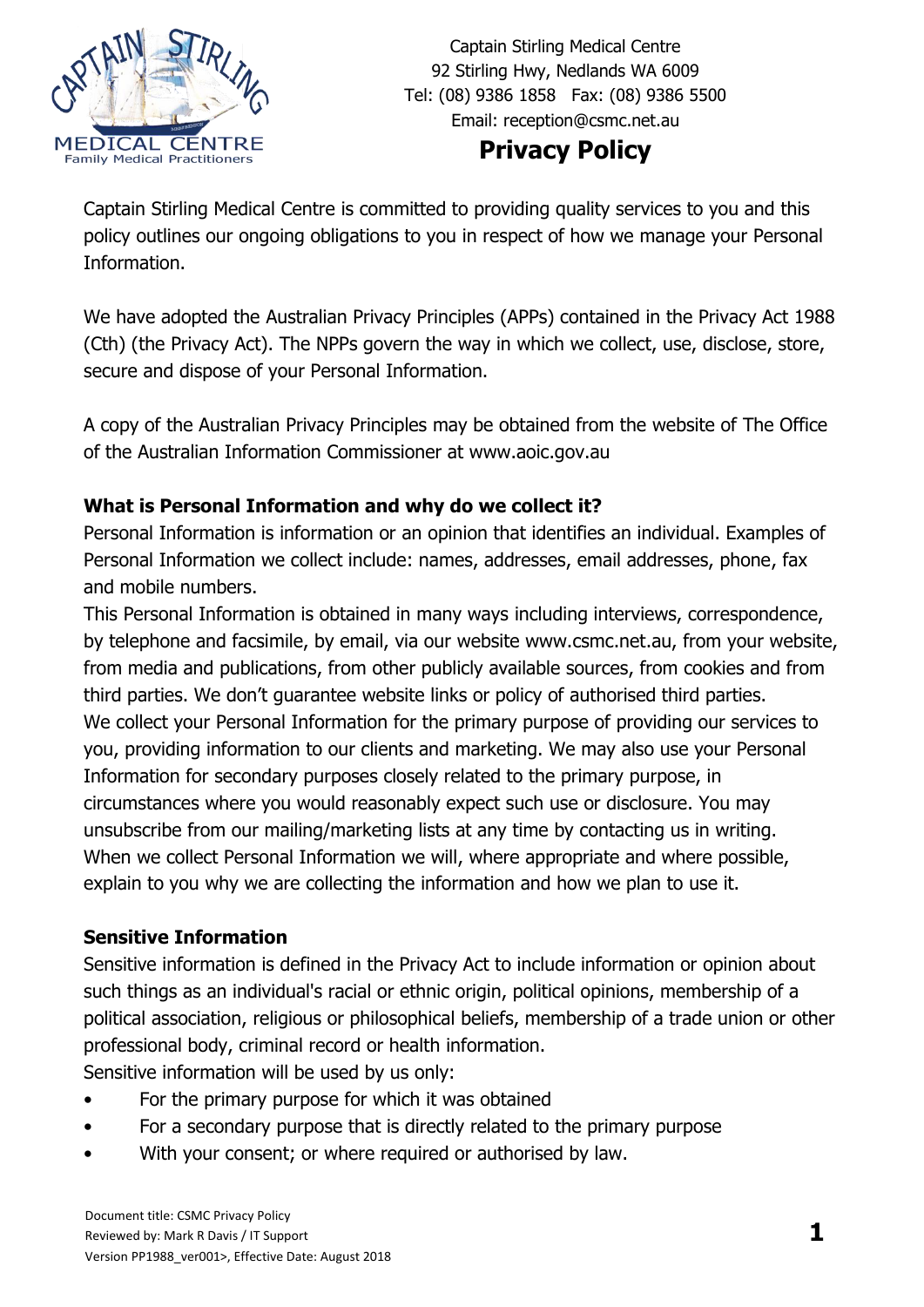

Captain Stirling Medical Centre 92 Stirling Hwy, Nedlands WA 6009 Tel: (08) 9386 1858 Fax: (08) 9386 5500 Email: [reception@csmc.net.au](mailto:reception@csmc.net.au)

# **Privacy Policy**

#### **Third Parties**

Where reasonable and practicable to do so, we will collect your Personal Information only from you. However, in some circumstances we may be provided with information by third parties. In such a case we will take reasonable steps to ensure that you are made aware of the information provided to us by the third party.

#### **Disclosure of Personal Information**

Your Personal Information may be disclosed in a number of circumstances including the following:

- Third parties where you consent to the use or disclosure; and
- Where required or authorised by law.

## **Security of Personal Information**

Your Personal Information is stored in a manner that reasonably protects it from misuse and loss and from unauthorized access, modification or disclosure.

When your Personal Information is no longer needed for the purpose for which it was obtained, we will take reasonable steps to destroy or permanently de-identify your Personal Information. However, most of the Personal Information is or will be stored in client files which will be kept by us for a minimum of 7 years.

## **Access to your Personal Information**

You may access the Personal Information we hold about you and to update and/or correct it, subject to certain exceptions. If you wish to access your Personal Information, please contact us in writing.

Captain Stirling Medical Centre will not charge any fee for your access request, but may charge an administrative fee for providing a copy of your Personal Information. In order to protect your Personal Information we may require identification from you before releasing the requested information.

## **Maintaining the Quality of your Personal Information**

It is an important to us that your Personal Information is up to date. We will take reasonable steps to make sure that your Personal Information is accurate, complete and up-to-date. If you find that the information we have is not up to date or is inaccurate, please advise us as soon as practicable so we can update our records and ensure we can continue to provide quality services to you.